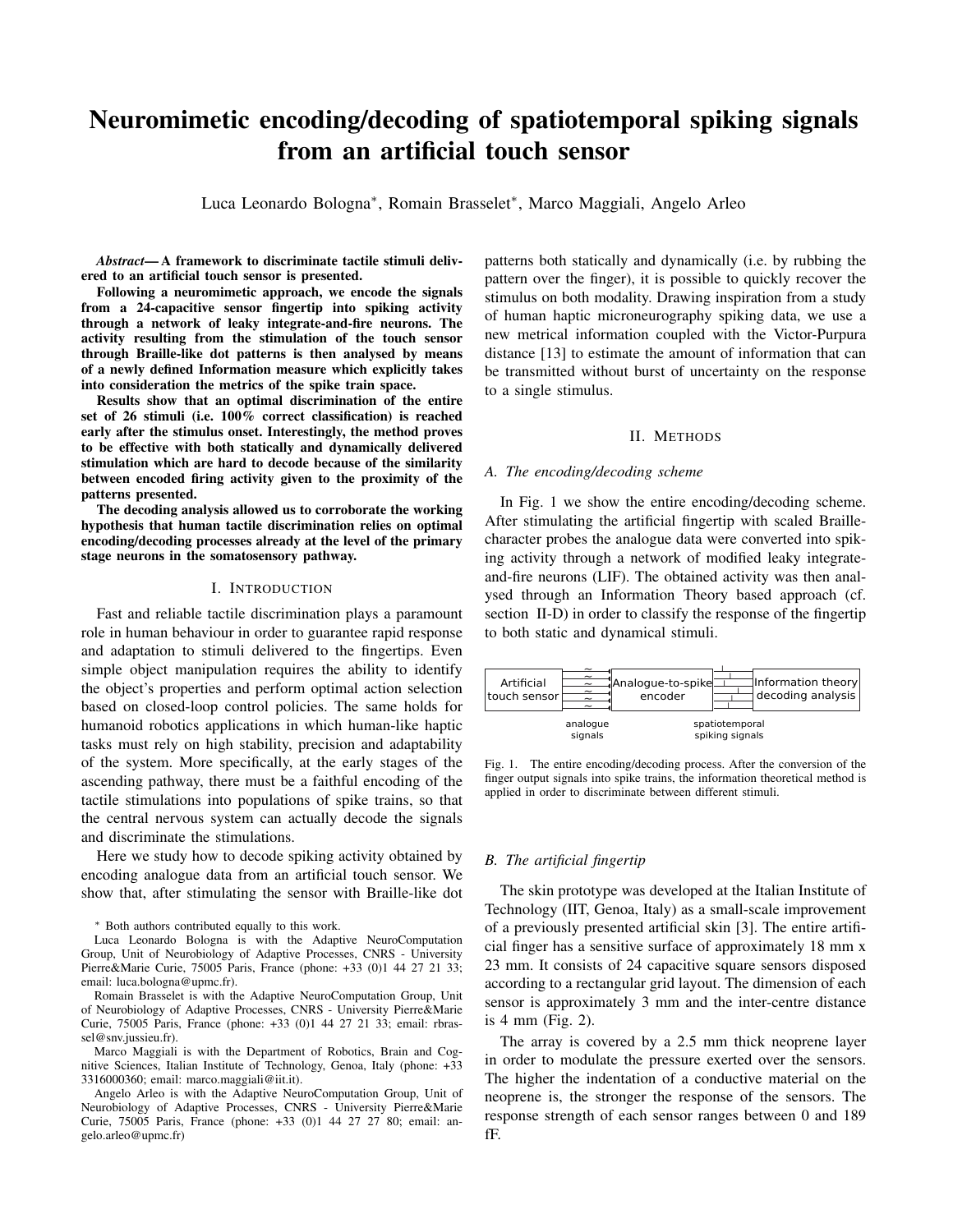

Fig. 2. Left: The artificial fingertip consisting of an array of 24 capacitive sensors. Right: Design of the fingertip.

## *C. The analog-to-spike conversion method*

A network of 24 modified leaky integrate-and-fire neurons [5] was modeled to convert the analogue signals provided by the artificial skin after stimulation into spatiotemporal spike patterns (Fig. 3).



Fig. 3. Spike trains obtained through the encoding process of analogue signals. The response of 8 sensors to a single probe stimulation repeated 13 times is reported.

*1)* The spiking neural network: Let  $V_{leak}$ ,  $V_{thr}$ ,  $V_{reset}$ and  $I(t)$  denote the resting membrane potential, the firing threshold, the reset potential, and the total synaptic input of a neuron, respectively. The dynamics of the membrane potential  $V(t)$  was defined according to:

$$
C \cdot \frac{dV(t)}{dt} = -g \cdot (V(t) - V_{leak}) - I(t) \tag{1}
$$

with  $C$  and  $g$  being the membrane capacitance and leak conductance, respectively. We took  $V_{leak} = -70$  mV,  $V_{thr} =$  $-50$  mV, and  $V_{reset} = -100$  mV for all neurons of the model. The membrane capacitance  $C$  was taken equal to 0.5 nF, and the conductance  $q$  equal to 25 nS. Thus, the membrane time constant was  $\tau = C/g = 20$  ms. Whenever the membrane potential  $V(t)$  reached the threshold  $V_{thr}$  the neuron emitted one spike. Then, its membrane potential was reset to  $V_{reset}$  and the dynamics of  $V(t)$  was frozen during a refractory period  $\Delta t_{ref} = 2$  ms. A basic "threshold fatigue" [4] was also implemented in order to model the phenomenon of "habituation". It consisted in increasing the threshold  $V_{thr}$ of a value  $A_{thr}$  each time the neuron spiked, making it harder for the neuron to spike again (i.e. preventing the neuron from responding highly tonically even in the presence of strong inputs). In the absence of spikes, the threshold decreased exponentially back to its resting value  $V_{restThr}$ :

$$
\frac{dV_{thr}(t)}{dt} = -\frac{V_{thr}(t) - V_{restThr}}{\tau_{thr}}\tag{2}
$$

The parameter values we used were  $\tau_{thr}$  = 100 ms,  $V_{restThr} = -50.0$  mV and  $A_{thr} = 50.0$  mV. Eqs. 1 and 2 were integrated using Runge-Kutta 2 and a timestep of 1 ms.

*2) The receptive fields:* Each neuron i received a driving input based on its receptive field function, which was used to sample the data space similar to a kernel basis function (Fig. 4a). The input  $I(t)$  was then simply taken as:

$$
I(t) = \sum_{j} w_{ij} \cdot d_j \tag{3}
$$

with  $w_{ij}$  representing the weight of the "connection" from a capacitive sensor  $j$  to the neuron, and  $d_j$  being the analogue value of the fingertip sensor. Two types of receptive fields were implemented and tested: the Gaussian function and the Heaviside kernel (Fig. 4b and 4c). The weights  $w_i$  were normalised to obtain a global maximum weight defined by a constant  $W = \sum_j w_j$ . Given the properties of the artificial fingertip and the dimension and property of each sensors (cf. section III-A) the results we present were obtained using a Gaussian kernel with radius  $\ll 1$  approximately equivalent to an Heaviside kernel with radius  $< 1$  (Fig. 4).

#### *D. Information-theoretic measure*

Mutual information  $(MI)$  [9], [11] measures the interdependence of two random variables and it was defined by Shannon as follows:

$$
MI(s;r) = \sum_{s} \sum_{r} p(r,s) \log \frac{p(r,s)}{p(r)p(s)} \qquad (4)
$$

where  $r$  denotes the response to a given stimulus  $s$ . In the classical Shannon definition, the terms  $p(s)$  and  $p(r)$  are the marginal probabilities of stimulus and response, respectively,  $p(r, s)$  is their joint probability, and  $p(r|s)$  indicates the conditional probability.

In order to decode the neural activity and discriminate between different stimuli, we applied a novel information theoretical measure  $MI(R;S)^*$  following two new definitions for the marginal and conditional entropy defined as  $H(R)^*$  and  $H^*(R|S)$  respectively. Such an information measure, which has been proven to be suitable to decode the responses of real mechanoreceptors obtained via microneurography recordings in humans [2], was derived analytically. It takes into account the metrical properties of the spike train space [10], [12] in order to circumvent the problem related to binning procedures encountered when applying information theoretic analysis [8], [6].

*1) Victor-Purpura distance:* The metrics we chose is the Victor-Purpura spike train metrics [13] which defines the distance between two spike trains as the minimum cost of the operations needed to transform one spike train into the other. Briefly, the three allowed operations and their respective costs are: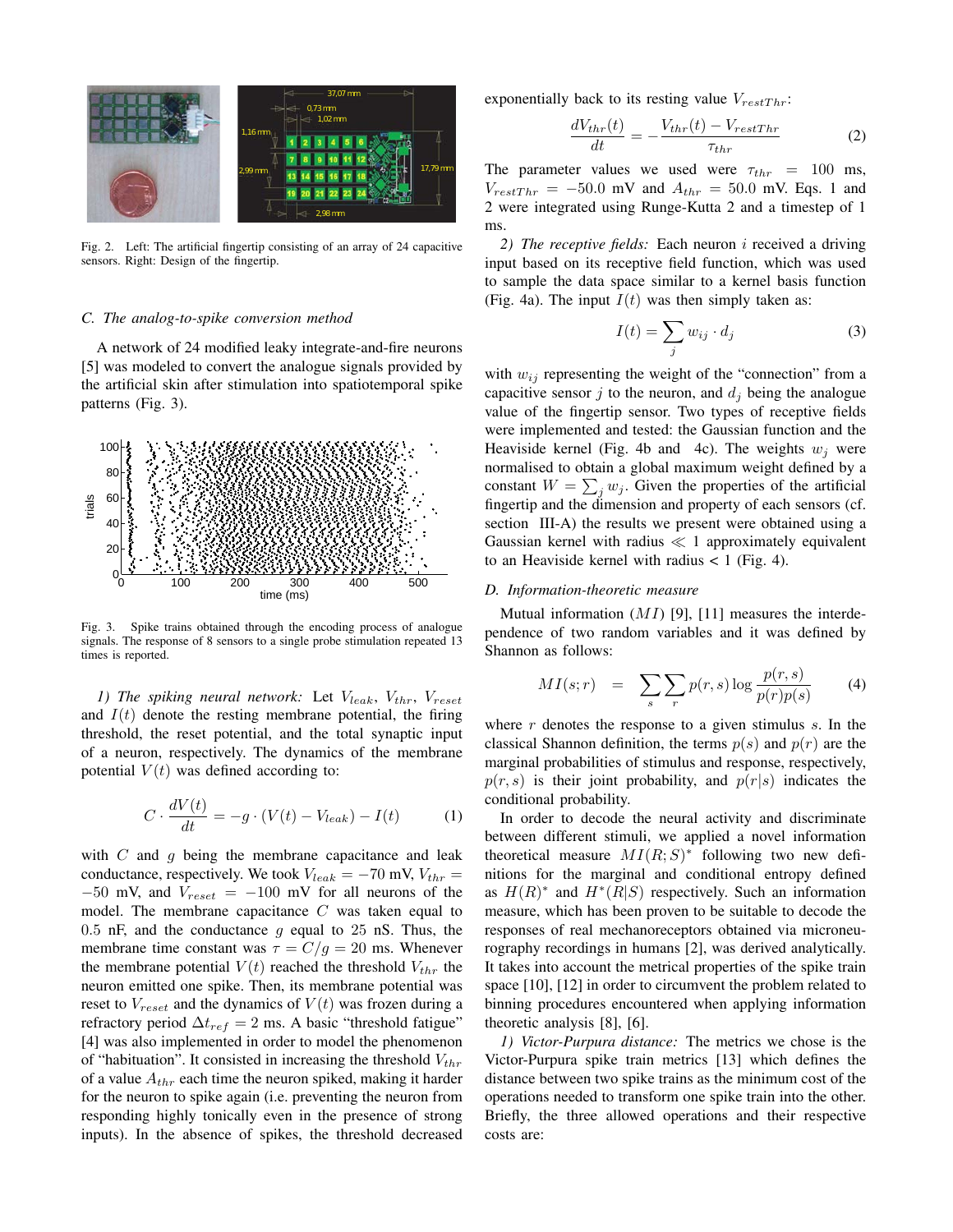

Fig. 4. (a) The input of each LIF neuron was computed on the basis of its receptive field. (b) Examples of Gaussian receptive fields. Left: standard deviation =  $0.6$ . Right: standard deviation =  $1.2$ . (c) Examples of Heaviside receptive fields. Left: radius  $< 1$  (Dirac equivalent). Right: radius  $= 1$ .

- the insertion of a single spike at a fixed cost of 1,
- the deletion of a single spike at a fixed cost of 1,
- the displacement in time of one spike for a cost that grows linearly with the temporal shift. This cost depends on the parameter  $C_{VP}$  which has to be appropriately chosen. According to the given definition, moving a spike by an interval  $\Delta t$  will cost  $C_{VP} \cdot \Delta t$ .

In order to extend this metrics to a neural population we simply summed individual distances over each neuron of the network to obtain the population distance  $D_{VP}(r, r')$ . We then used such a distance to compute the degree of similarity between responses elicited by the same stimulus (i.e. intrastimulus distance) and responses elicited by different stimuli (i.e. interstimulus distance).

*2) Metrical Information:* The novel measure we used for the marginal entropy, namely the uncertainty on the response to the whole stimulus set, is formalised as follows:

$$
H^*(R) = -\sum_{r \in R} \frac{1}{|R|} \log \sum_{r' \in R} \frac{1}{|R|} \frac{1}{|R|} \tag{5}
$$

where  $\langle r|r' \rangle$  is a similarity measure between two responses  $r$  and  $r'$  (see below). Then, the metrical conditional entropy, indicating the uncertainty on the response to a single stimulus, is defined as:

$$
H^*(R|S) = \sum_{s \in S} p(s)H^*(R|s) = \tag{6}
$$

$$
-\sum_{s \in S} p(s) \sum_{r \in R_s} \frac{1}{|R_s|} \log \sum_{r' \in R_s} \frac{
$$

Finally, the metrical information is defined, following the Shannon's definition, as the difference between the marginal and conditional entropies:

$$
I^*(R;S) = H^*(R) - H^*(R|S)
$$
\n(8)

The similarity measure  $\langle r|r' \rangle$  is defined as a function of the VP distance  $D_{VP}(r, r')$  between two population responses r and r'. More specifically, we defined  $\langle r|r' \rangle$ as follows:

$$
\langle r|r' \rangle = 1 \iff D_{VP}(r,r') < D_{\text{critic}} \tag{9}
$$

where the critical distance  $D_{\text{critic}}$  is a free parameter, interdependent to  $C_{VP}$ , that needs to be determined properly. More specifially, in order to determine the optimal values for  $D_{\text{critic}}$  and  $C_{VP}$  we computed the minimum and maximum interstimuli and intrastimuli distances. According to the novel information theoretical measures, a perfect discrimination between different stimuli, which corresponds to maximal  $I^*(R;S)$  and zero  $H^*(R|S)$  occurs when the maximum intrastimuli distance becomes smaller than the minimal intrerstimulus distance. This means that all the responses to a given stimulus should lie in a region of space whose size is smaller than the distance to the closest response to another stimulus.

## *E. Experimental protocols*

Four different experimental protocols were applied to the sensor array in order to both characterise its properties and collect a data benchmark to which apply the discrimination method (cf. section II-E). The  $1^{st}$  experimental session aimed at characterising the response of the device with respect to the strength and position of the stimulus so to precisely define the receptive field of each sensor. A single 4 mm-diameter cylindrical probe, mounted on a load cell, was used to indent the neoprene. The touch sensor was stimulated at 6161 different positions over the entire array surface according to a regular grid layout (i.e. 0.2 mm step). During the  $2^{nd}$  session, the same probe was rubbed over the entire finger at constant force amplitude. The protocol was repeated at two different sliding velocities in order to test the response of the finger. The  $3^{rd}$  and the  $4^{th}$ sessions aimed at emulating Braille-like reading tasks. In the  $3^{rd}$  session a set of 26 probes reproducing a scaled version (1:3) of the Braille alphabet was used as stimulation probe. All the patterns where indented three times at two different alignments with respect to the sensor array (156 static presentations). During the  $4^{th}$  session, the set of 26 single characters were rubbed over the fingertip three times at two different velocities and two different alignments (444 dynamical pattern presentations).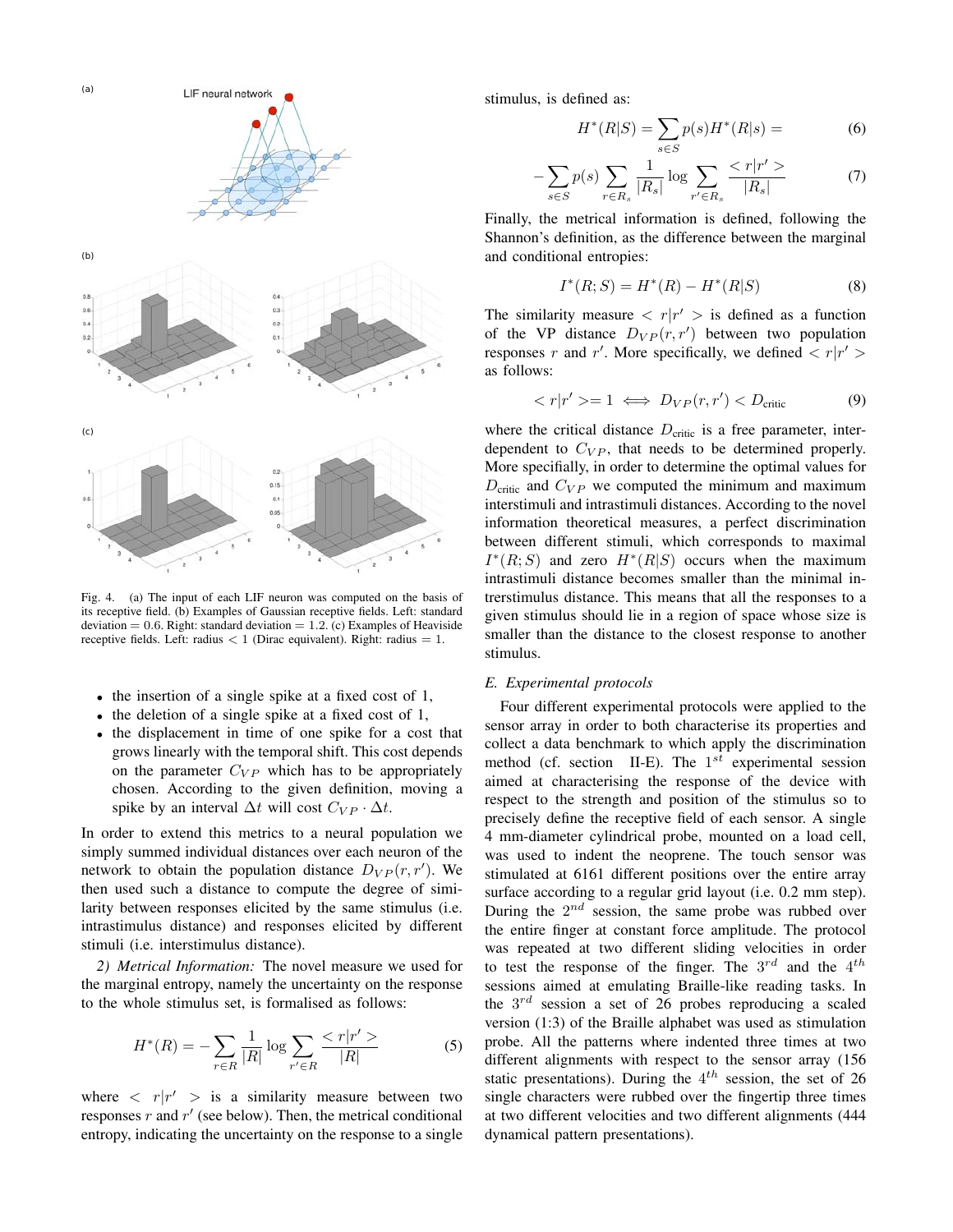#### III. RESULTS

#### *A. Fingertip characterization*

A characterization of the basic properties of the fingertip responses is reported in Fig. 5. The results refer to data collected when the probe was entirely indented into the neoprene. Each of the 24 sensors shows a high signal-tonoise ratio (50dB) and a Gaussian-shaped receptive field with amplitude 200 fF  $\pm$  3.3 std and width 2.5 mm  $\pm$ 0.044 std. We also report the fitted responses of 4 adjacent sensors positioned at the center of the finger. The fitting procedure clearly shows the stability of the device whose sensors respond in a similar way regardless of the position they have in the finger layout. It is also possible to observe the degree of overlapping between sensors' receptive fields. As a supplementary analysis, the fitting procedure was also perfomed by reading out the analogue signals at different indentation levels of the probe. The same gaussian shape of the response with equal receptive field widths and amplitude proportional to the indentation of the probe was observed (data not shown).



Top: Normalised receptive field of a single sensor obtained by sampling its response at 6161 different positions over the entire array (axis dimensions were normalised). Bottom: Gaussian fitting of the response of 4 sensors along a line.

## *B. Encoding of analogue data into spiking activity*

We report in Fig. 6 two examples of spiking activity obtained after encoding the analogue data obtained upon stimulation of the fingertip with a scaled Braille "F" character. One can clearly observe that firing rates change according to the strength of the stimulation delivered to the sensors. In fact, the closer is the probe to a sensor the stronger is its analogue response driving to a higher firing activity of the neurons encoding its signal. Moreover, given the dynamics governing the LIF neurons, a longer stimulation induces a constantly substained firing activity as shown in the raster plot obtained from the static stimulation. Here, the three neurons encoding the activity of the channels which were closer to the probe show a bursting activity unobserved from the others. Furthermore, it can be noticed how in the actvity encoded upon dynamical stimulation the firing patterns of the most solicited neurons change in time as the probe is rubbed. Such a change reproduce a topological mapping which links the activity of the neurons to the area of stimulation. A similar behaviour has been observed for a particular type of human fingertip mechanoreceptors (i.e. SAI) measured in experiments involving Braille character scanning [7]. In order to apply the information-theory method, for both the static and dynamic protocols we generated 100 activity patterns for each character by taking the activity encoded from one of the performed experiments and adding a 3 mm jitter to each spike from a uniform distribution.

#### *C. Statically delivered stimuli data*

In Fig. 7 we report the results of the discrimination of all Braille alphabet letters statically delivered to the fingertip. Only the first spike waves were taken into consideration for the decoding analysis in order to demonstrate the high information content in the timing of the first spikes as reported in previous works [1]. Due to the use of the novel metrical information measure (cf. section II-D), a perfect discrimination is possible very early with respect to the stimulus onset (i.e. after 120 ms). This result extend to artificial data previous observations in human microneurography data in which the stimulus source could be perfectly discriminated in few tens of milliseconds [2], [1]. Such an outcome is particularly encouraging for robotic application where a fast response to external stimuli is required. Furthermore, a spike based discrimination method allows to exploit the complexity of the neural code by taking advantage of the variety of both the spatial and temporal dynamics of firing patterns in populations of neurons.

#### *D. Dynamically delivered stimuli data*

In Fig. 8 the results concerning the discrimination of all Braille alphabet letters dynamically delivered are reported. Given the different nature of the experiments, the need is to analyse the firing pattern over stimulation time as it changes together with the position of the probe. Hence, differently from the static protocol, the entire spike train of each neuron was taken into consideration for the decoding analysis and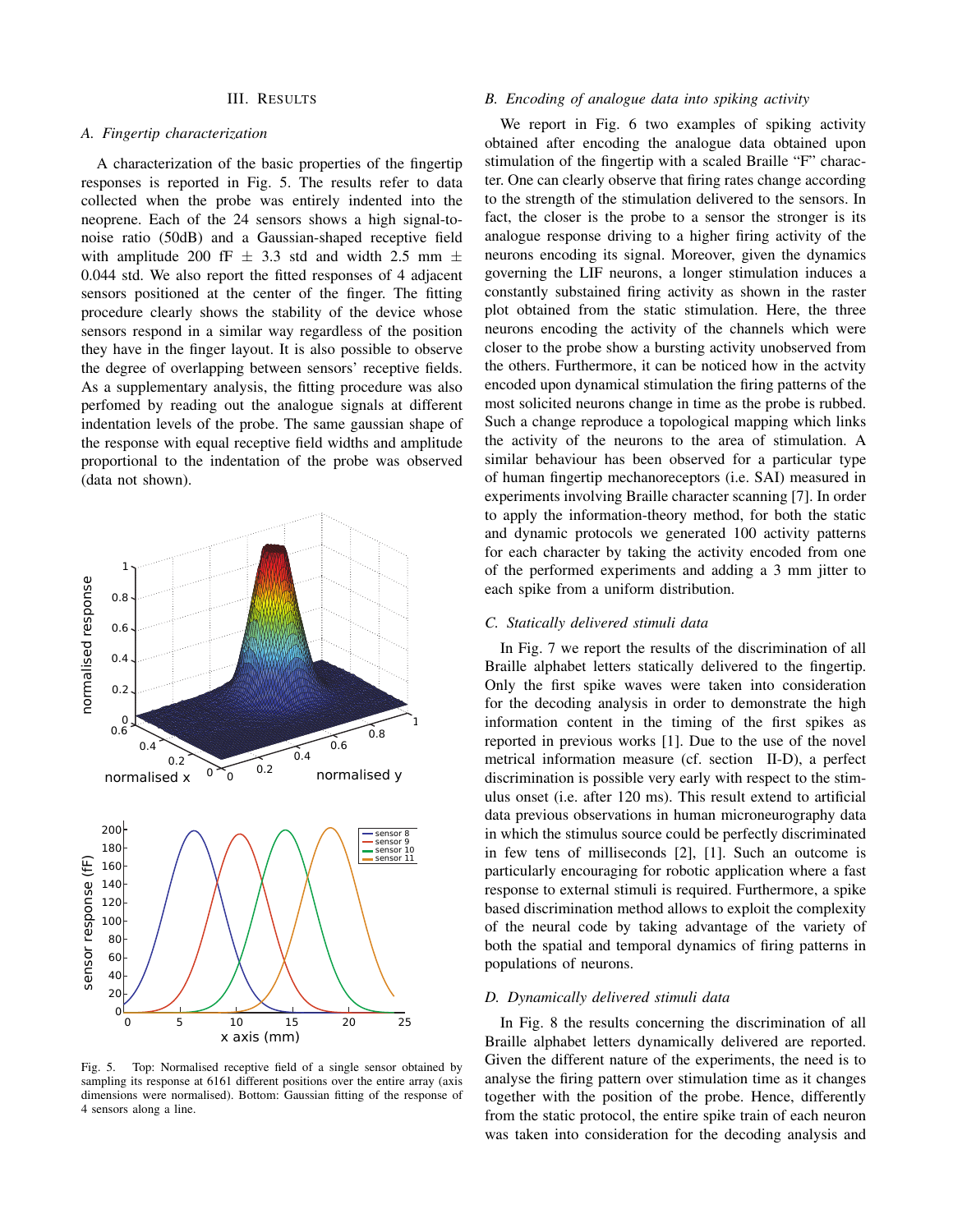



Fig. 6. Spiking activity of the LIF neural network after enconding the analogue data of the fingertip in response to stimulation through the "F" Braille character. Top: raster obtained after static stimulation encoding. One can observe that neurons 12, 22 and 24, encoding the activiy of sensors named 12, 22, and 24 in the touch sensor layout (Fig. 2) show high firing rates because of the proximity of such sensors with the stimulation probe. Differently, the other neurons show an extremely low firing rate (if any) because they take into account capacitive signals mainly due to noisy effect given to the indentation of the probe into the fingerip. Bottom: raster obtained after dynamical stimulation encoding. As for static stimulation few neurons are more solicited than the others but, in this case, the firing patterns change in time clearly following the movement of the probe while it is rubbed over the finger. Also in this case noisy effect are observed, which are higher than in the static stimulaion because of the strongest solicitation all the sensors undergo during the movement of the probe. Nonetheless, one can clearly distinguish the high activity of the neurons whose solicitation is given by a wider indentation of the probe with respect to the ones undergoing only noisy effects.

not only the firts spike wave. Also in this case, as shown for the static stimulus, a perfect discrimination is possible once the minimum interstimuli has overcome the maximum intrastimuli distance (cf. section II-D). Again, the latter condition is verified very early after the stimulus onset at around 500 ms when maximum information and minimum conditional entropy occur. It should be remarked that the method we used proves to be particularly powerful even in the presence of long spike trains. In fact, as a higher number of spike is considered the computed interstimuli and intrastimuli distances tends to create wider clusters of responses whose overlapping tends to be more probable. Nonetheless, the choice of an appropriate cost  $C_{VP}$  and



Fig. 7. Top: Metrical Mutual Information (i.e. MI∗) and Conditional Entropy (i.e.  $H^*(R|S)$ ) are reported over time. The chosen Victor-Purpura cost  $C_{VP}$  0.085. The optimal discrimination criterion, namely maximum information and minimum conditional entropy, occurs after 120 ms from the stimulus onset. Center: Intrastimuli and interstimuli distances evolve in time as a higher number of spikes are recruited for the analsys. A perfect discrimination occurs at 120 ms when the minimum interstimuli distance has becomes bigger than the maximum intrastimuli one. Bottom: The distance matrix for all stimuli responses is reported. Low diagonal values can be observed corresponding to small differences between responses to the same stimulus. At the same time, the higher is the difference between the delivered stimulation patterns, the bigger are the distances between the responses.

the consequent derivation of the  $D_{\text{critic}}$  leads to a perfect discrimination of the entire dynamical stimuli set.

#### IV. CONCLUSIONS

A framework for the encoding/decoding process of artificial tactile signals is presented. The main result of the presented study is the fast and optimal discrimination of Braille-like stimulation patterns delivered to an artificial touch sensor. With the aim of mimicking the skin mechanore-